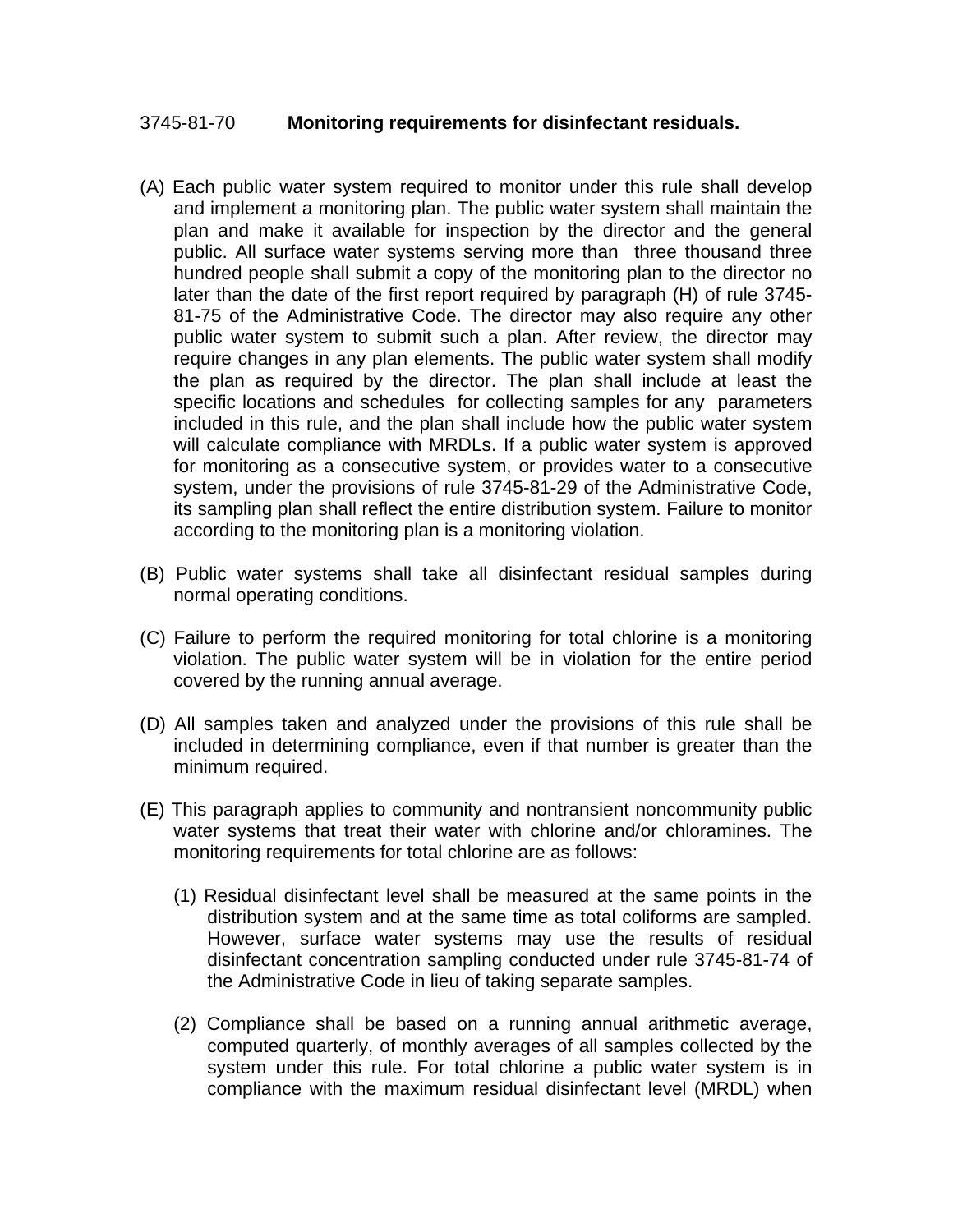the running annual average of samples taken in the distribution system, computed quarterly, is less than or equal to the MRDL. If the average of the quarterly averages covering any consecutive four-quarter period exceeds the MRDL, the system is in violation of the MRDL and must notify the public according to rule 3745-81-32 of the Administrative Code, in addition to reporting to the director according to rule 3745-81-75 of the Administrative Code.

- (F) This paragraph applies to all public water systems that treat their water with chlorine dioxide. The monitoring requirements for chlorine dioxide are as follows:
	- (1) Chlorine dioxide levels shall be measured daily in samples taken at the entrance to the distribution system.
	- (2) Compliance shall be based on consecutive daily samples. A public water system is in compliance with the MRDL when daily samples are taken at the entrance to the distribution system and no two consecutive daily samples exceed the MRDL. If any daily sample exceeds the MRDL, the public water system shall take three chlorine dioxide distribution system samples on the following day. These three samples are in addition to the sample required at the entrance to the distribution system.
		- (a) If chlorine dioxide or chloramines are used to maintain a disinfectant residual in the distribution system, or if chlorine is used to maintain a disinfectant residual in the distribution system and there are no disinfection addition points after the entrance to the distribution system (i.e., no booster chlorination), the public water system shall take the three samples as close to the first customer as possible, at intervals of at least six hours.
		- (b) If chlorine is used to maintain a disinfectant residual in the distribution system and there is at least one disinfection addition point after the entrance to the distribution system (i.e., booster chlorination), the public water system shall take one sample at each of the following locations: close to the first customer, in a location representative of average residence time and at a location reflecting maximum residence time in the distribution system.
		- (c) If any daily sample taken at the entrance to the distribution system exceeds the MRDL, and on the following day one or more of the three samples taken in the distribution system exceed the MRDL, the public water system is in violation of the MRDL. The public water system shall take immediate corrective action to lower the level of chlorine dioxide below the MRDL, and shall notify the public according to the procedures for acute health risks in rule 3745-81-32